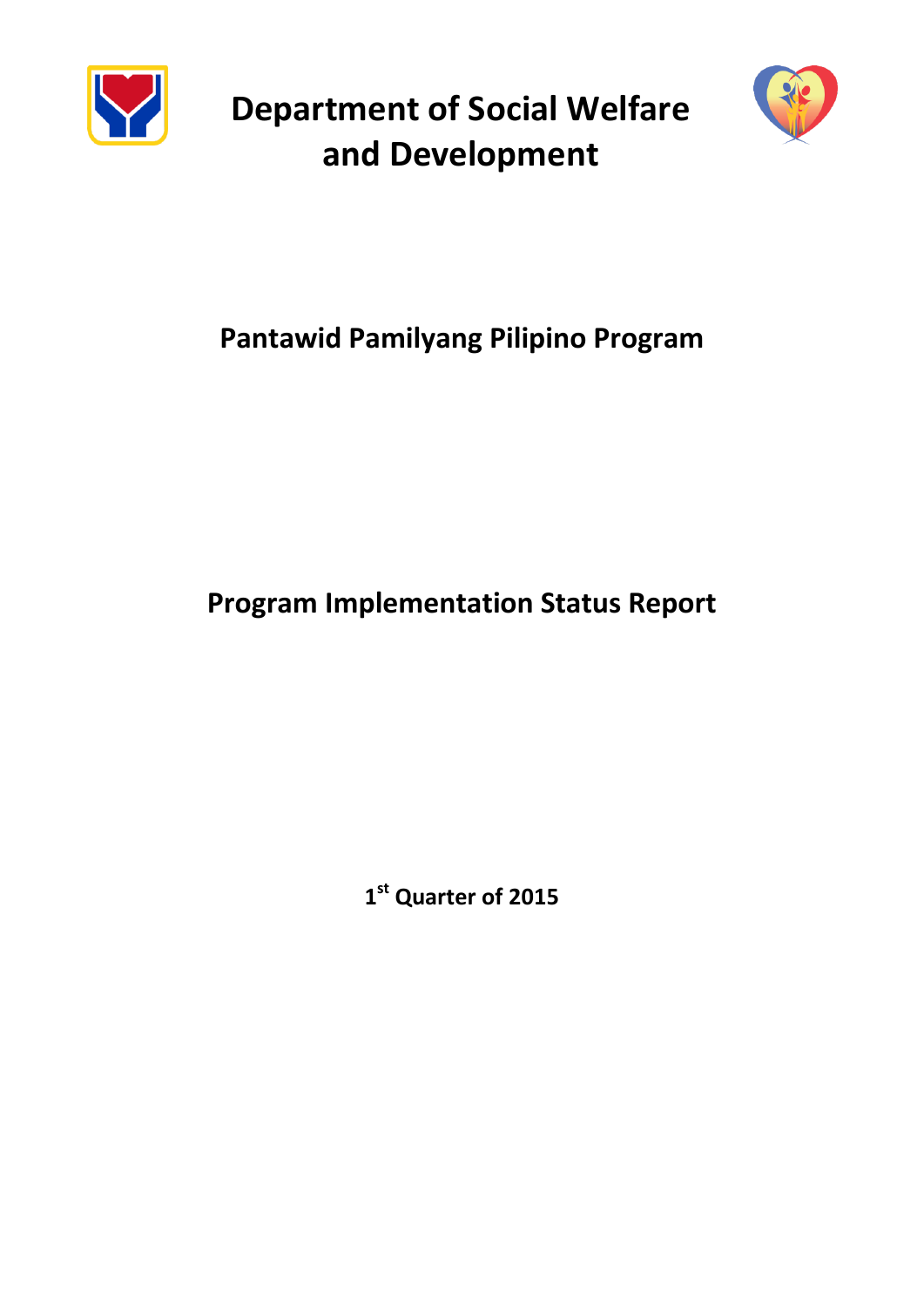#### *Executive Summary*

As of 26 March 2015, the Pantawid Pamilya is being implemented in 144 cities and 1,483 municipalities in 80 provinces, with a total of 4,425,845 active beneficiary households. Of the total number of households, 4,207,468 are covered by the regular Pantawid Pamilya program while 218,377 households are covered by the Modified Conditional Cash Transfer (MCCT). The MCCT covers beneficiaries who are not covered by the regular CCT such as homeless street families and IP households in geographically isolated and disadvantaged areas (GIDA). Of the total number of enrolled households, 1,807,651(40.84%) are from Luzon, 1,713,472 (38.72%) from Mindanao, and 904,722 (20.44%) from Visayas.

The total cash grant paid to eligible and compliant Pantawid Pamilya household beneficiaries for periods one (P1), covering January to February 2015 is PhP 9,206,923,000.00. Of this amount, PhP 5,257,902,500.00 is for education grants and PhP 3,949,020,500.00 is for health grants.

Pantawid Pamilya operates three major systems: Beneficiary Update System (BUS), Compliance Verification System (CVS), and Grievance Redress System (GRS).

From January to March 2015, a total of 1,416,677 updates under BUS were approved by the Regional Director, 920,509 or 64.90% of which are changes/new enrolment in school. Updating the beneficiaries' health and education status is a continuous process to ensure beneficiaries are availing the maximum health and education grants.

On the other hand, CVS reported high compliance rates on health (97.44%), education (96.44%), and attendance to Family Development Sessions (FDS) (95.30%) during the monitoring period for the months of January to February 2015. This shows that poor households are maintaining their coresponsibilities as beneficiaries: children are in school and availing health services, while grantees are attending the FDS and increasing their knowledge and skills on parenting.

Finally, 16,896 complaints were encoded and recorded in the GRS in  $1<sup>st</sup>$  Quarter of 2015, 10,997 (65.09%) of which have been resolved. A total of 53,456 households have already been delisted from the program since the GRS started in 2009. Likewise, 272,741 households have been deactivated or are pending for validation from the program. This is to continuously address complaints on inclusion errors and maintain a clean database of beneficiaries.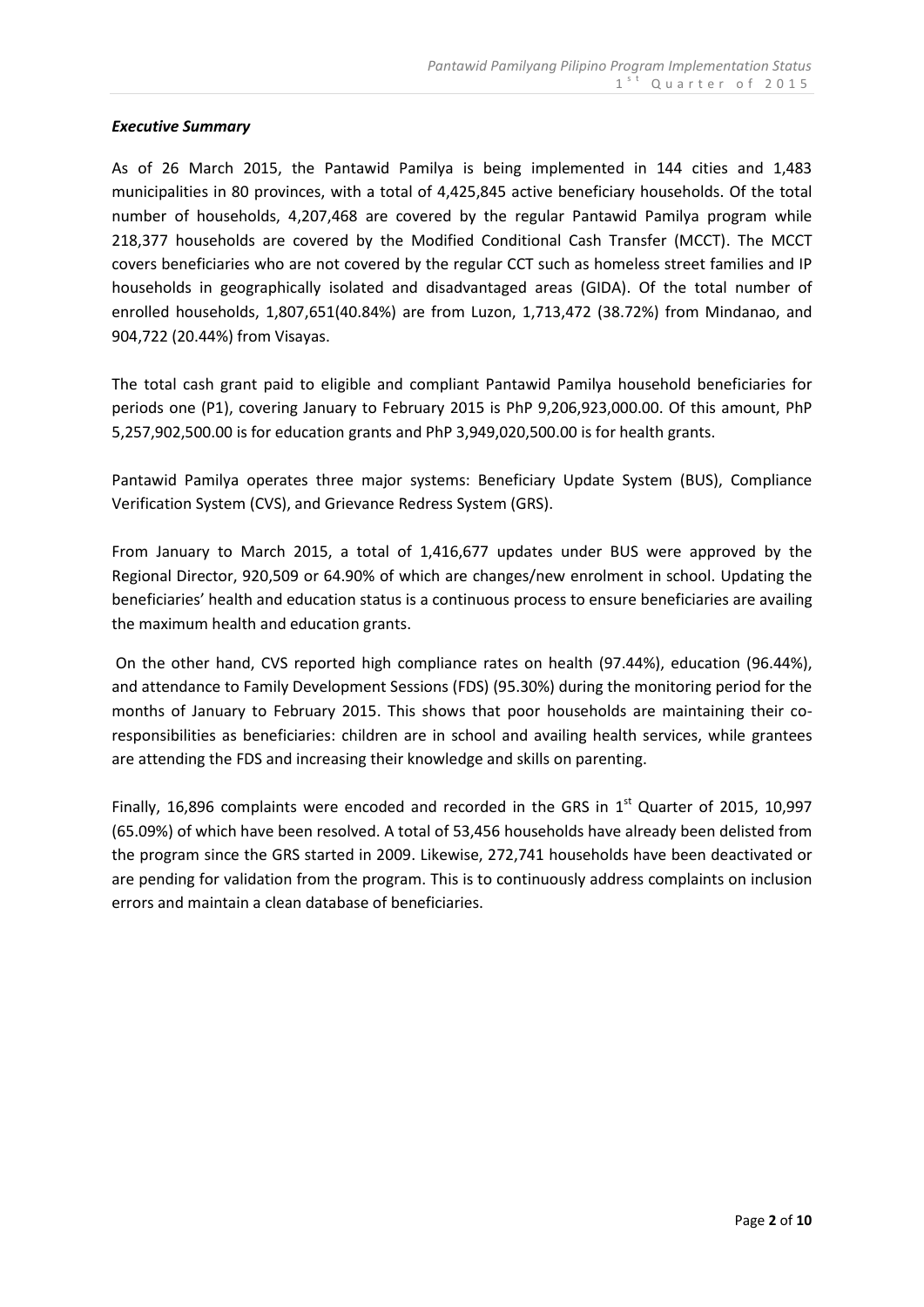#### **I. Program Coverage**

#### **A. Geographic Coverage**

Pantawid Pamilya is already on its 7th year of implementation. The program started in 2008 covering 160 cities and municipalities in 28 provinces in all 17 regions. As of 26 March 2015, the program covers 41,517 barangays in all 144 cities and 1,483 municipalities in 80 provinces nationwide (Table 1).

| , as or eo nharch eo 197 |                                         |                            |                     |                           |  |
|--------------------------|-----------------------------------------|----------------------------|---------------------|---------------------------|--|
| <b>Level</b>             | <b>Nationwide</b><br>Count <sup>1</sup> | <b>Target</b><br>Areas $2$ | Actual <sup>3</sup> | Percentage of<br>Coverage |  |
| Region                   | 17                                      | 17                         | 17                  | 100.00%                   |  |
| Province                 | 81                                      | 80 <sup>4</sup>            | 80                  | 100.00%                   |  |
| City                     | 144                                     | 144                        | 144                 | 100.00%                   |  |
| Municipality             | 1,490                                   | $1,483^{5}$                | 1,483               | 100.00%                   |  |
| Barangay                 | 42,029                                  | 41,999 <sup>6</sup>        | 41,517              | 98.85%                    |  |

# **Table 1: Geographic Coverage by Level, Sets 1 - 7 (as of 26 March 2015)**

# **B. Household Coverage**

As of 26 March 2015, there are 4,425,845 active households registered in the program or 99.75% of the 2015 target of 4,436,732 households (Table 2). Of the total number of households, 4,207,468 or 95.07% are covered by the regular Pantawid Pamilya program while 218,377 or 4.93% are covered by the Modified Conditional Cash Transfer (MCCT).

# **Table 2: Household Coverage<sup>7</sup> Sets 1 - 7 (as of 26 March 2015)**

| <b>Set/Year Started</b> | <b>Target Households</b> <sup>8</sup> | Number of<br><b>Active</b><br><b>Households</b> | Percentage<br>(Target vs.<br>Actual) |
|-------------------------|---------------------------------------|-------------------------------------------------|--------------------------------------|
| 1 (Started in 2008)     | 286,688                               | 292,464                                         | 102.01%                              |
| 2 (Started in 2009)     | 244.484                               | 249,232                                         | 101.94%                              |
| 3 (Started in 2010)     | 377,006                               | 383,540                                         | 101.73%                              |
| 4 (Started in 2011)     | 1,192,069                             | 1,208,788                                       | 101.40%                              |
| 5 (Started in 2012)     | 826,843                               | 831,751                                         | 100.59%                              |
| 6 (Started in 2013)     | 862,679                               | 862,784                                         | 100.01%                              |
| 7 (Started in 2014)     | 500,000                               | 378,909                                         | 75.78%                               |
| MCCT (no Set)           | 146,963                               | 218,377                                         | 148.59%                              |
| Total                   | 4,436,732 <sup>9</sup>                | 4,425,845                                       | 99.75%                               |

<u>.</u> <sup>1</sup> Philippine Statistical Authority - National Statistical Coordination Board (30 June 2014)

<sup>2</sup> Philippine Statistical Authority - National Statistical Coordination Board (September 2012)

<sup>5</sup> Excluding six (6) municipalities of Batanes Province and the island municipality of Kalayaan, Palawan (with only 12 households per NSO 2007 Census

<sup>8</sup> Every year, the number of target households changes due to the dynamics of household status (some were deactivated, others were reactivated).

<sup>&</sup>lt;sup>3</sup> Areas covered by RCCT and MCCT

<sup>4</sup> The Province of Batanes not covered given its high Human Development Index (Ranked 5th Highest NSCB 2000 HDI Report) and zero Poverty Incidence (Official Poverty Statistics, NSCB 2009)

<sup>&</sup>lt;sup>6</sup> Total number of covered/assessed barangays with poor households by the National Household Targeting Office (NHTO). NHTO database, 15 April 2013. These barangays are not expected to be covered 100% since not all poor households are eligible in the program.

 $^7$  The difference between the target and the existing household beneficiaries is attributed to the number of households in Sets 1, 2 and 3 that exited early from the program and the delisting and deactivation households as of date.

<sup>&</sup>lt;sup>9</sup> General Appropriations Act (GAA) FY 2015.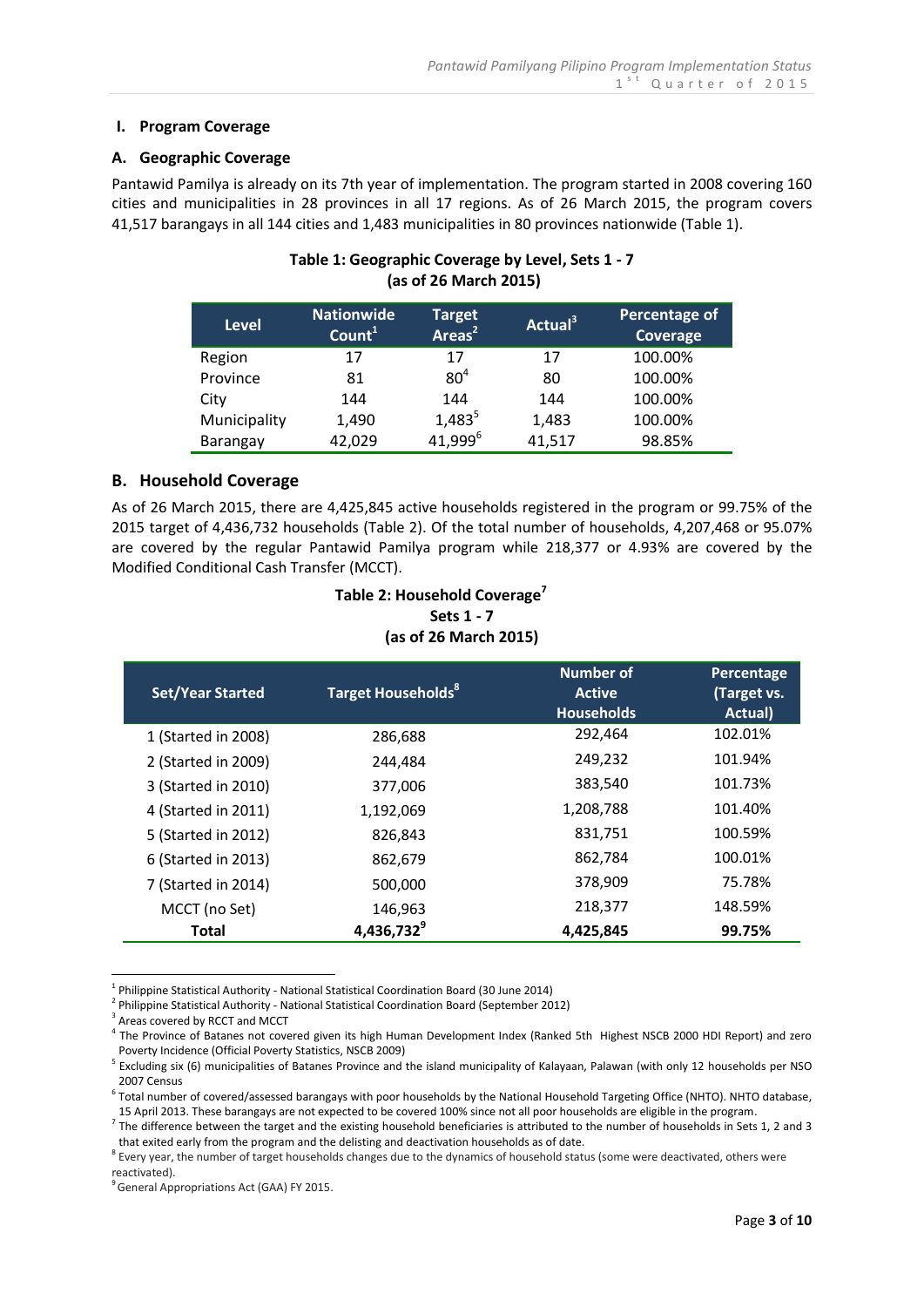Based on the distribution of households, 1,807,651 (40.84%) are from Luzon, 1,713,472 (38.72%) from Mindanao, and 904,722 (20.44%) from Visayas (Figure 1). The largest share of beneficiaries are from Luzon and Mindanao, respectively, as most poor households are concentrated in these island groups.



# **Figure 1: Household Coverage by Island Group (As of 26 March 2015)**

# **II. Grants Released**

From January to February 2015, covering the first compliance periods for 2015, the total cash grants released is PhP 9,206,923,000.00 paid to eligible and compliant Pantawid Pamilya household beneficiaries. Of this amount, PhP 3,949,020,500.00 is for health grants and PhP 5,257,902,500.00 is for education grants.

In the effort to continuously improve the delivery of grants, the Department, through the Land Bank of the Philippines, is engaging other service providers such as Globe Remit, local rural banks, and cooperatives as partner conduits. The table below shows the distribution of cash grants based on the payment modes.

| <b>Payment Mode</b>                             | <b>Education Grant</b> | <b>Health Grant</b> | <b>Total Amount</b> |
|-------------------------------------------------|------------------------|---------------------|---------------------|
| Cash Card (CC)                                  | 2,360,549,800.00       | 1,636,182,500.00    | 3,996,732,300.00    |
| Rural Bank (Offsite)                            | 915,231,700.00         | 676,004,500.00      | 1,591,236,200.00    |
| National Coverage (offsite)                     | 525,807,400.00         | 391,950,000.00      | 917,757,400.00      |
| Globe Remit (GCash Offsite)                     | 406,776,000.00         | 414,929,000.00      | 821,705,000.00      |
| JV SMART NATCCO (Offsite)                       | 299,651,200.00         | 213,329,500.00      | 512,980,700.00      |
| National Coverage (OTC)                         | 179,743,300.00         | 159,821,500.00      | 339,564,800.00      |
| Mindanao Alliance of Self-Help                  | 183,372,000.00         | 149,243,000.00      | 332,615,000.00      |
| Societies-Southern Philippines                  |                        |                     |                     |
| <b>Educational Cooperative Center (Offsite)</b> |                        |                     |                     |
| Cooperative (CFI)                               | 134,253,300.00         | 111,462,500.00      | 245,715,800.00      |

#### **Table 3: Distribution of Cash Grants per Payment Mode First Period of 2015 (January to February 2015)**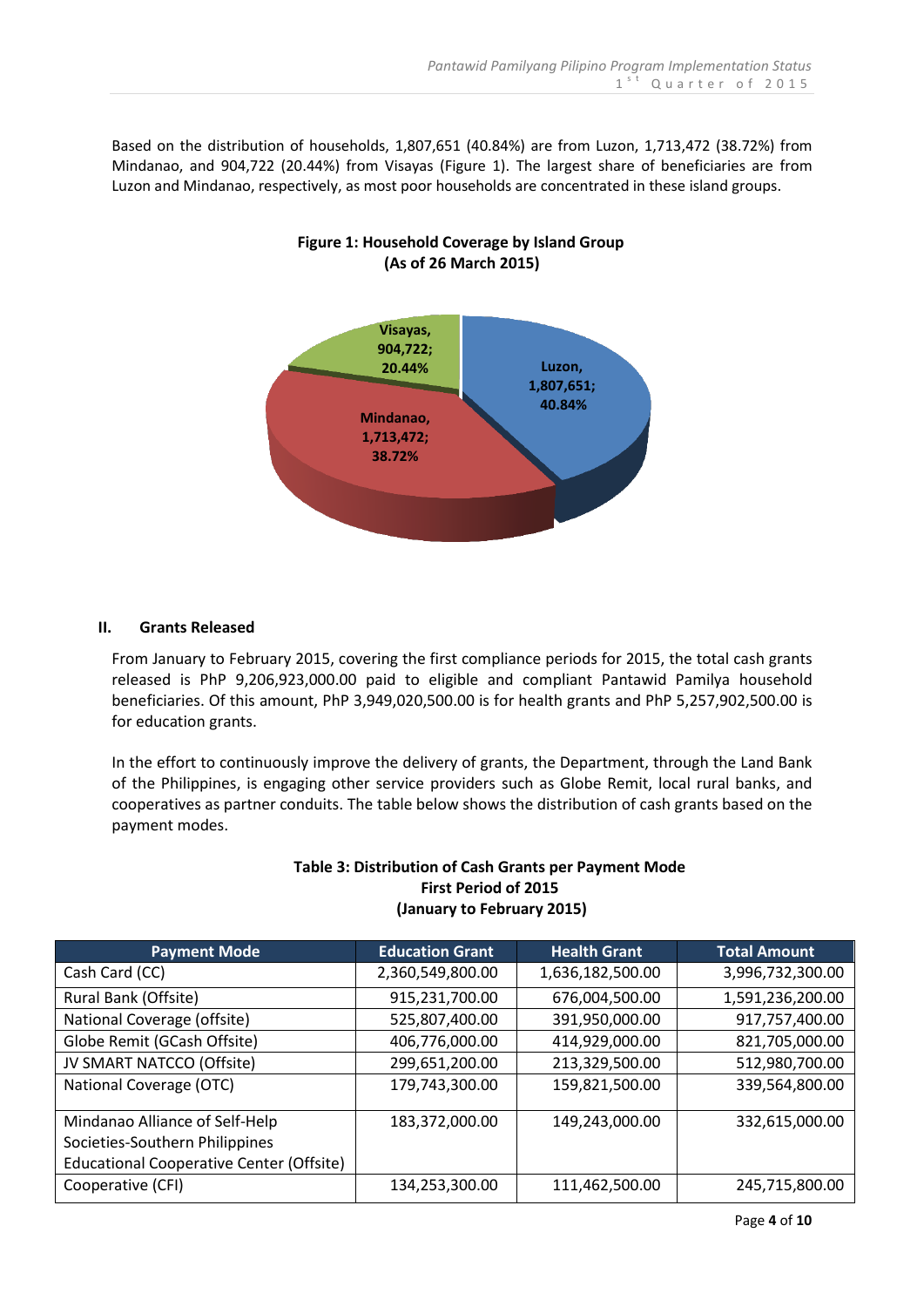| <b>Grand Total (in PhP)</b>                 | 5,257,902,500.00 | 3,949,020,500.00 | 9,206,923,000.00 |
|---------------------------------------------|------------------|------------------|------------------|
| <b>Educational Cooperative Center (OTC)</b> |                  |                  |                  |
| Societies-Southern Philippines              |                  |                  |                  |
| Mindanao Alliance of Self-Help              | 3,363,600.00     | 3,300,500.00     | 6,664,100.00     |
| Cash Card Mobile ATM (CC Mobile)            | 8,362,700.00     | 5,320,000.00     | 13,682,700.00    |
| Rural Bank (OTC)                            | 13,053,900.00    | 11,173,500.00    | 24,227,400.00    |
| Regional Coverage (Offsite)                 | 59,307,700.00    | 42,976,500.00    | 102,284,200.00   |
| First Consolidated Bank (FCB)               | 85,236,600.00    | 57,154,000.00    | 142,390,600.00   |
| Regional Coverage (OTC)                     | 83,193,300.00    | 76,173,500.00    | 159,366,800.00   |

#### **III. Systems Updates**

#### **A. Beneficiary Updates System (BUS)**

The BUS records changes on the status or condition of households. It captures recent information about household members to serve as basis in monitoring compliance of beneficiaries. Updating is a continuous process to ensure that the beneficiaries are availing the maximum health and education grants.

From January to March 2015, a total of 1,416,677 updates were approved by the Regional Project Management Offices. The breakdown of the update types can be found below.

## **Table 4: Total Number of Updates (From January to March 2015)**

| <b>Type of Update</b>                                                     | <b>No. of Updates</b><br><b>Received</b> |
|---------------------------------------------------------------------------|------------------------------------------|
| Change/new enrolment in school                                            | 920,509                                  |
| <b>Correction of Basic Information</b>                                    | 270,259                                  |
| Change of monitored children for compliance                               | 173,872                                  |
| Change of grantee of the household                                        | 21,988                                   |
| Change/new registration in health center                                  | 16,601                                   |
| Child coming back home or those that were biologically or legally adopted | 7,310                                    |
| Change of Address                                                         | 3,269                                    |
| Deceased beneficiaries                                                    | 2,080                                    |
| New born Children                                                         | 789                                      |
| <b>Total</b>                                                              | 1,416,677                                |

Out of the 1,416,677, change/new enrollment in school has the highest number of updates filed with 920,509 (64.98%), followed by correction of basic information with 270,259 (19.08%).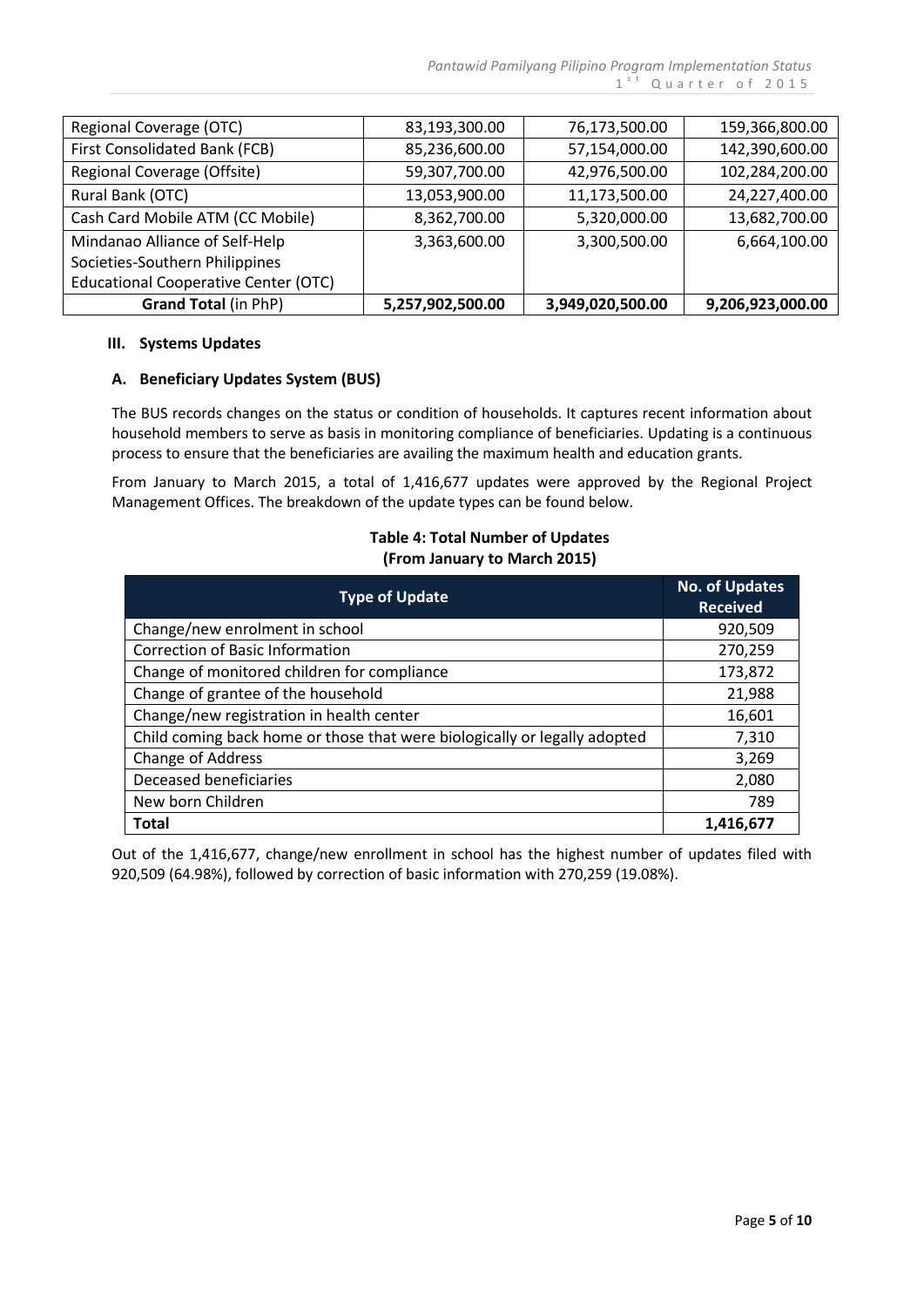## **B. Compliance Verification System (CVS)**

The CVS monitors the compliance of households with the conditionalities of the program as basis for the provision of grants. The table below shows the monthly compliance rates indicating the number of compliant household members for each type of conditionality for the period of January-February 2015.

| <b>Conditionality</b>                                                               | <b>Number of</b><br>Monitored <sup>10</sup> | <b>Compliant Beneficiaries</b> |                 | % Compliance<br>(Compliant over<br><b>Monitored)</b> |                 |
|-------------------------------------------------------------------------------------|---------------------------------------------|--------------------------------|-----------------|------------------------------------------------------|-----------------|
|                                                                                     |                                             | <b>January</b>                 | <b>February</b> | <b>January</b>                                       | <b>February</b> |
| <b>EDUCATION (Children 3-18)</b>                                                    |                                             |                                |                 | 96.44%                                               |                 |
| Attendance in Day Care Center/Pre-<br>School for Children 3-5 years old             | 736,808                                     | 710,194                        | 712,221         | 96.39%                                               | 96.66%          |
| Attendance in Primary and Secondary<br>Schools for Children 6-14 years old          | 6,326,109                                   | 6,114,533                      | 6,144,017       | 96.66%                                               | 97.12%          |
| Attendance in Primary and Secondary<br>Schools for Children 15-18 years old         | 773,410                                     | 714,596                        | 719,862         | 92.40%                                               | 93.08%          |
| <b>HEALTH</b>                                                                       |                                             |                                |                 | 97.44%                                               |                 |
| Check-up/immunization for Pregnant<br>and Children 0-5 years old                    | 997,631                                     | 954,415                        | 957,490         | 95.67%                                               | 95.98%          |
| Health (deworming) for Children 6-14<br>years old in Elementary Level <sup>11</sup> | 927,224                                     | 919,570                        |                 | 99.17                                                |                 |
| <b>FAMILY DEVELOPMENT SESSION</b>                                                   |                                             |                                |                 | 95.30%                                               |                 |
| Attendance to FDS by Parents                                                        | 4,214,014                                   | 4,009,665                      | 4,022,016       | 95.15%                                               | 95.44%          |

# **Table 5: January – February 2015 Compliance Rates For Sets 1 to 7**

Compared to the previous compliance period (November-December), the compliance rates on education, health and attendance to Family Development Session decreased to 96.44%, 97.44% and 95.30% from 97.14%, 97.55% and 95.73%.

<u>.</u>

 $10$  The monitored household members are the same for the months of January-February

 $11$  Deworming is conducted twice annually for each child ages 6-14 that are enrolled in elementary school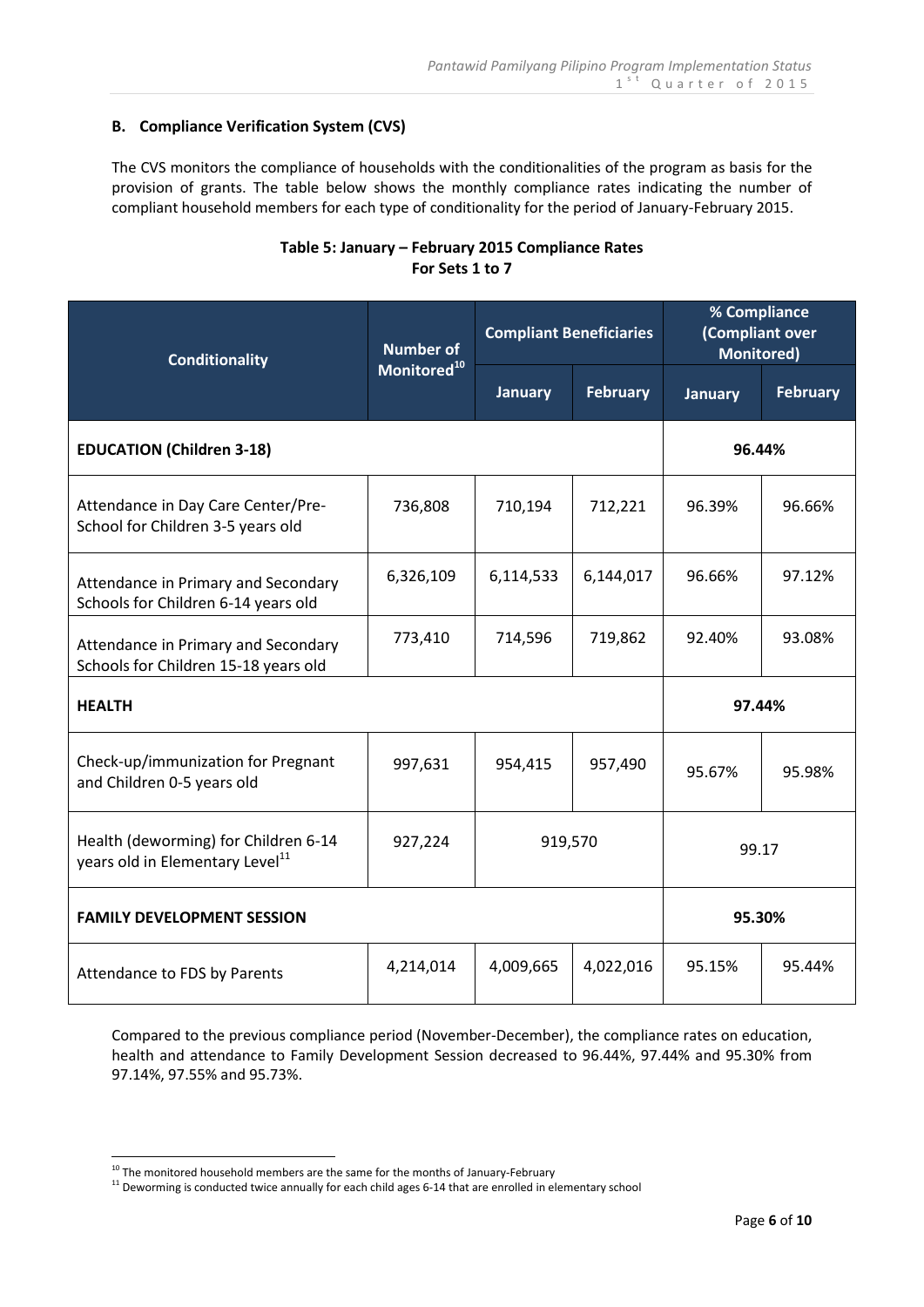# **C. Grievance Redress System (GRS)**

For the  $1^{st}$  quarter of 2015, a total of 16,896<sup>12</sup> complaints were encoded and recorded in the GRS through various modes such as calls, grievance forms, texts, social networking sites, courier, and electronic mail. Of the 3,335 encoded grievances, 10,997 (65.09%) have been resolved.

| <b>Grievance Category</b>                     | <b>On-Going</b> | <b>Resolved</b> | <b>Total</b> | % Resolved |
|-----------------------------------------------|-----------------|-----------------|--------------|------------|
| <b>Contested Compliance Verification Data</b> | 3,943           | 3,537           | 7,480        | 47.29%     |
| Not Listed                                    | 775             | 4,367           | 5,142        | 84.93%     |
| Payment-related                               | 891             | 1,815           | 2,706        | 67.07%     |
| <b>Others</b>                                 | 138             | 817             | 955          | 85.55%     |
| Misdemeanor                                   | 45              | 330             | 375          | 88.00%     |
| Ineligibility                                 | 41              | 54              | 95           | 56.84%     |
| Appeals                                       | 46              | 43              | 89           | 48.31%     |
| Registration                                  | 8               | 26              | 34           | 76.47%     |
| Complaints against Project Office/ML/PL       | 11              | $\overline{2}$  | 13           | 15.38%     |
| <b>Complaints regarding School Facilities</b> | 0               | 3               | 3            | 100.00%    |
| <b>TOTAL</b>                                  | 5,899           | 10,997          | 16,896       | 65.09%     |

# **Table 6: Total Number of Complaints Received (1 st Quarter of 2015)**

Compared to the previous report ( $4<sup>th</sup>$  Quarter), the grievance cases in  $1<sup>st</sup>$  Quarter of 2015 decreased to 16,896 from 19,104 transactions encoded and recorded in 4<sup>th</sup> Quarter of 2014. Out of the total number, the category "Contested Compliance Verification Data<sup>13</sup>" comprises most of the received complaints with 7,480 or 47.29%.

<sup>&</sup>lt;u>.</u>  $12$  GRS Data Entry Application as of  $1<sup>st</sup>$  quarter of 2015.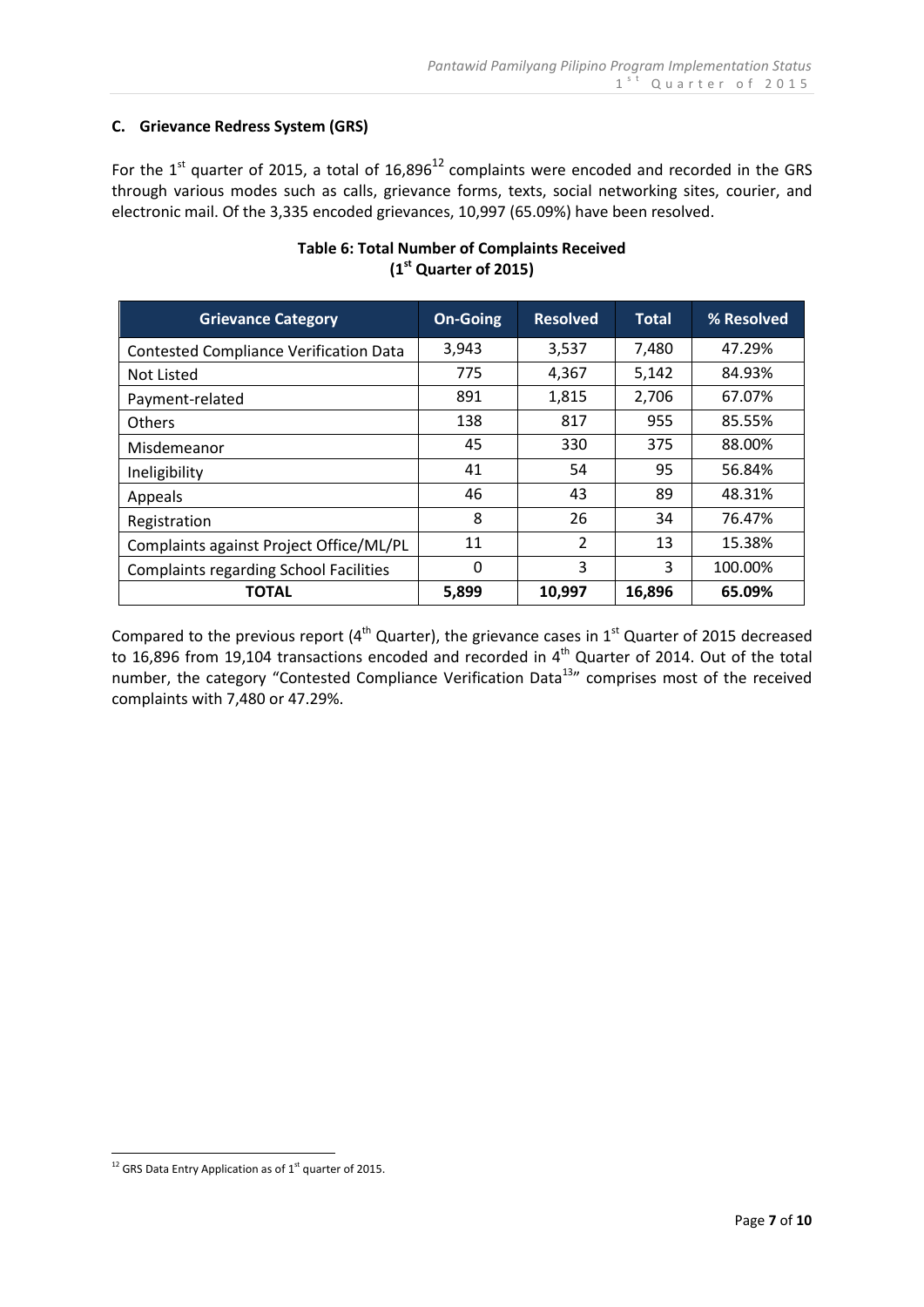The GRS accounts the total number of delisted and deactivated households since 2009. As of 26 March 2015, 53,358 household beneficiaries have been delisted based on existing policies, while 279,448 have been deactivated and are pending for validation of field offices. Deactivated households are households whose status as program beneficiaries are deemed suspended due to inconsistencies in data, validation process, other issues of the households, and/or removed from the program. Delisted households, on the other hand, are households that have been removed from the program due to the following reasons: fraudulent acts, inclusion error, and household waived their inclusion into the program. The total number of delisted household by category is provided below (Tables 9 and 10).

# **Table 7: Total Number of Delisted Based on the Existing Policies (as of 26 March 2015)**

| <b>Category of Delisted HHs</b>       | No. of HHs |
|---------------------------------------|------------|
| Delisted – Not Eligible <sup>14</sup> | 15,467     |
| Waived                                | 14,773     |
| Inclusion error <sup>15</sup>         | 11,542     |
| Moved to non-Program area             | 6,465      |
| Fraudulent acts                       | 5,111      |
| <b>Total</b>                          | 53,358     |

# **Table 8: Total Number of Deactivated: Pending for Validation (as of 26 March 2015)**

| <b>Category of Deactivated HHs</b>                                | No. of HHs |
|-------------------------------------------------------------------|------------|
| <b>Pending for Validation</b>                                     | 279,297    |
| No more eligible children for monitoring <sup>16</sup>            | 247,019    |
| No longer located in the area                                     | 28,778     |
| For Final Resolution Prior to Delisting by the Field Office       | 3,500      |
| Verified/Certified by the Field Office                            | 151        |
| Did not attend Community Assembly certified by RPMO <sup>17</sup> | 151        |
| <b>Total</b>                                                      | 279,448    |

<u>.</u>

<sup>&</sup>lt;sup>14</sup> Delisted households beneficiaries based on being gainfully employed and have regular income

<sup>&</sup>lt;sup>15</sup> Complaint about active registered beneficiaries who is considered to be ineligible to receive the Program's benefits and validated as such

 $16$  This is subject for validation in line with the high school expansion where households under this category will be reinstated in the program if found having eligible children 15-18 years old

<sup>&</sup>lt;sup>17</sup> Delisted households who actually did not attend Community Assembly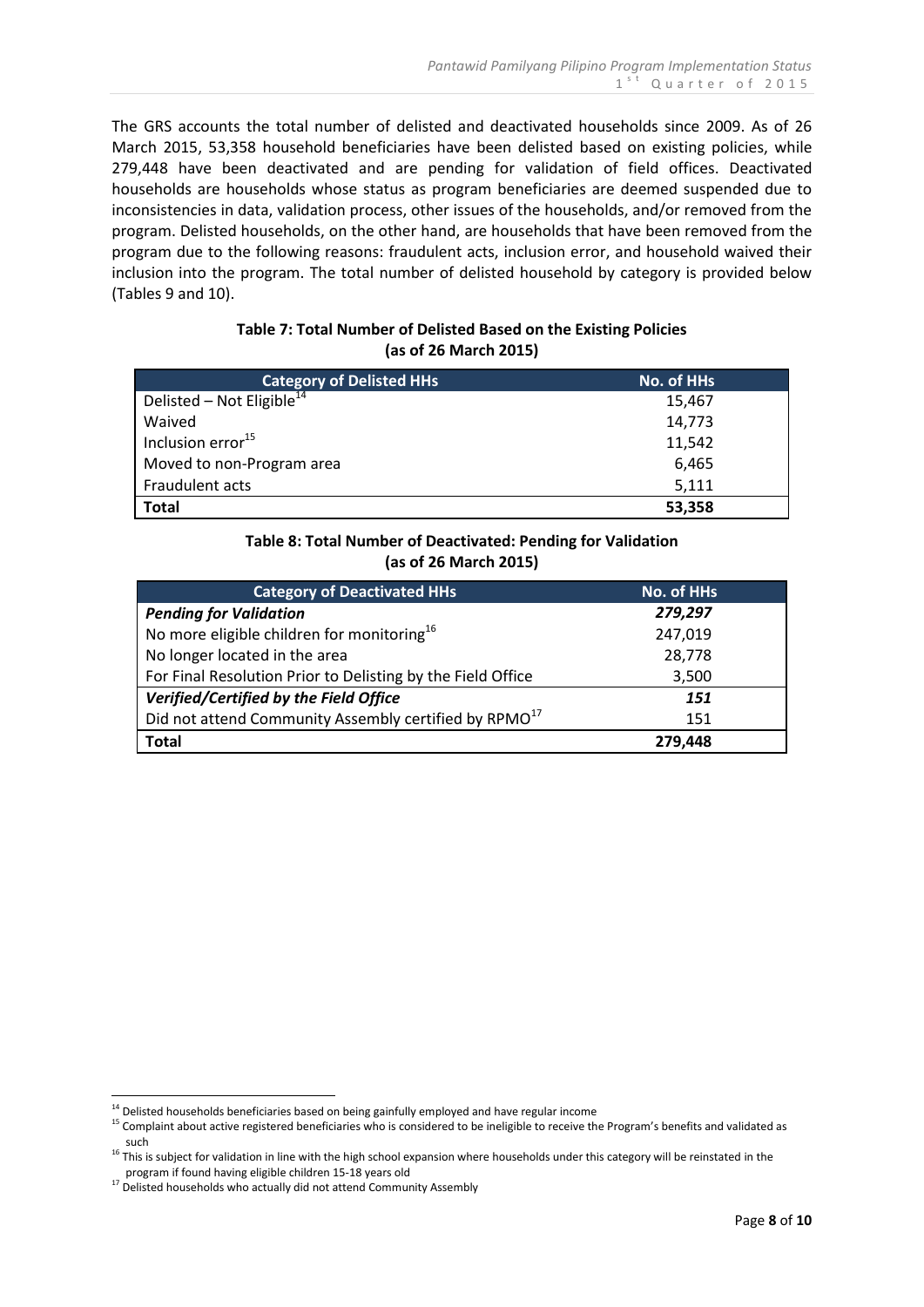#### **IV. Human Resource**

A total of 13,262 technical and administrative positions assigned at the National and Regional Offices (including personnel assigned at the covered provinces and cities/municipalities) has been approved for the program. As of 31 March 2015, 12,039 personnel have been hired (90.78% of the total approved positions). Additionally, 8,551 personnel have been contractualized (64.48% of the total hired staff).

| <b>Level</b>       |                       | <b>Number of Approved</b><br><b>Positions</b> | <b>Number of Hired</b><br><b>Personnel</b> | %      |
|--------------------|-----------------------|-----------------------------------------------|--------------------------------------------|--------|
|                    | Contractual           | 295                                           | 248                                        | 84.07% |
| National           | Cost of Service (MOA) | 26                                            | 23                                         | 88.46% |
|                    | Job Orders            | 32                                            | 28                                         | 87.50% |
| <b>SUB-TOTAL</b>   |                       | 353                                           | 299                                        | 84.70% |
|                    | Contractual           | 8,730                                         | 8,303                                      | 95.11% |
| Regional           | Cost of Service (MOA) | 3,839                                         | 3,102                                      | 80.80% |
|                    | Job Orders            | 340                                           | 335                                        | 98.53% |
| <b>SUB-TOTAL</b>   |                       | 12,909                                        | 11,740                                     | 90.94% |
| <b>GRAND TOTAL</b> |                       | 13,262                                        | 12,039                                     | 90.78% |

# **Table 9: Number of Approved and Actual Number of Program Personnel (As of 31 March 2015)**

#### **V. Other Accomplishments/Updates**

#### **A. Convergence with National Government Agencies**

**Partnership with Commission on Higher Education, Department of Labor and Employment and Philippine Association of State Universities and Colleges on the Student Grants in-Aid Program for Poverty Alleviation (SGP-PA) and the Expanded SGP-PA**. As of March 2015, there are 31,350 enrolled student grantees in State Universities and Colleges or 77.36% of the 40,524 target beneficiaries.

**Partnership with the Philippine Health Insurance Corporation** has covered 4.4 million Pantawid Pamilya beneficiaries under the **National Health Insurance Program.** There are also three (3) policies on the pipeline to make the health insurance coverage more responsive to the needs of Pantawid Pamilya beneficiaries:

- **a)** Policy on the Coverage of Single Parents below 21 years old and of Emancipated Individuals who are part of the Pantawid Pamilyang Pilipino Program;
- **b)** Policy on the Availing procedures of Pantawid Pamilya dependents who are far from their families like the Student Grantees of the SGP-PA; and,
- **c)** Expansion of the coverage of Indigent members to include MCCT Program of the DSWD for 2015.